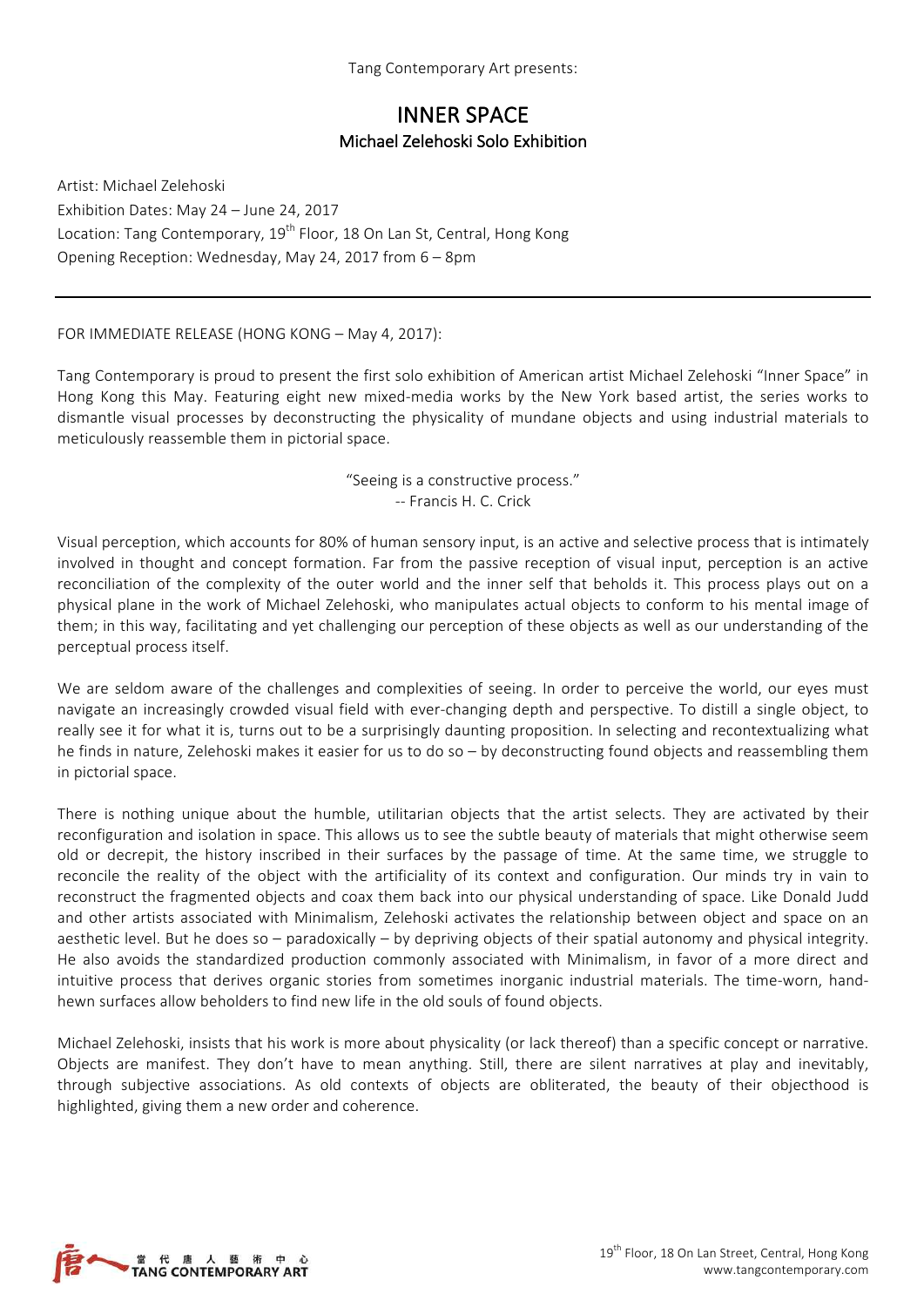

The Forest Through the Trees, 2017. Repurposed wood with phenolic plywood and aluminum support. 249 x 221 x 114 cm.

#### ABOUT THE ARTIST

Michael Zelehoski (b. 1979) is an American artist who lives and works in Beacon, New York. He received his Associates of Art degree from Bard College at Simon's Rock and a BA from the Universidad Finis Terrae, in Santiago, Chile. Michael Zelehoski's return to the United States after six years in South America coincided with the literal collapse of his early sculptural work into the two-dimensional picture plane. He has exhibited nationally and internationally, with works residing in private and public collections around the world, most notably in the Musée National d'Art - Centre Pompidou in Paris, which acquired his 40 ft. monumental piece *Open House* in the Spring of 2015. The artist and his work have been written about in *The New York Times' T Magazine*, *ARTnews*, *Hyperallergic*, *Design Milk*, and *World Sculpture* News, among many others.

Artist will be present and available for interviews, please contact us in advance for scheduling.

Tang Contemporary Art 19<sup>th</sup> Floor, 18 On Lan Street, Central, Hong Kong Gallery Hours: Tuesday to Saturday, 11am - 7pm

info@tangcontemporary.com.hk | +852 2682 8289 WeChat: tang\_contemporary / IG: tangcontemporaryart www.tangcontemporary.com

### ABOUT TANG CONTEMPORARY ART

Tang Contemporary Art was established in 1997 in Bangkok, later establishing galleries in Beijing and most recently Hong Kong. The gallery is fully committed to producing critical projects and exhibitions to promote Contemporary Chinese art regionally and worldwide, and encourage a dynamic exchange between Chinese artists and those abroad. Acting as one of the most progressive and critically driven exhibition spaces in China, the gallery strives to initiate dialogue between artists, curators, collectors and institutions working both locally and internationally. A roster of groundbreaking exhibitions has earned them international recognition, establishing their status as a pioneer of the contemporary art scene in Asia.

Tang Contemporary Art represents leading figures in Chinese art including Ai Weiwei, Huang Yong Ping, Shen Yuan, Wang Du, Liu Xiaodong, Yang Jiechang, Xia Xiaowan, Sun Yuan & Peng Yu, Yan Lei, Wang Yin, Wang Yuping, Yang Jiang Group, Guo Wei, Zheng Guogu, Michael Lin, Lin Yilin, H. H. Lim, He An, Zhao Zhao, Wang Yuyang, Weng Fen, Yang Yong, , Xu Qu, XU Xiaoguo, Ji Zhou, Cai Lei, Ling Jian and Chen Wenbo, additionally collaborating with international artists such as Rirkrit Tiravanija, Navin Rawanchaikul, Sakarin Krue-on, and Prasert Yodkaew.

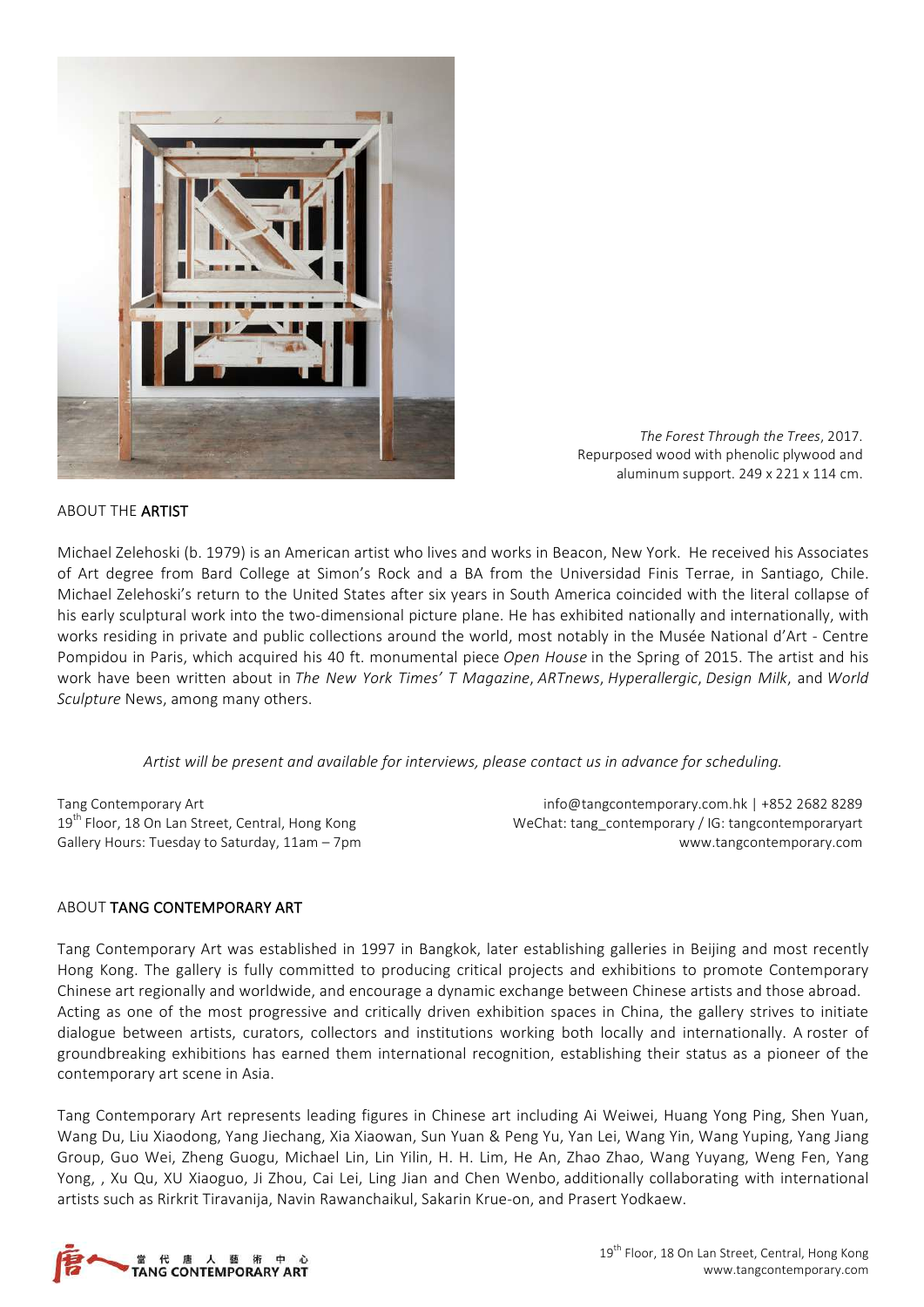

*Open House*, 2012. Assemblage of 9 wooden panels from an old ice cabin 9 件舊冰艙木板組裝. 396 x 1000 x 5 cm. Permanent collection of Musee National d'art Moderne, Centre Pompidou, Paris. 巴黎蓬皮杜藝術中心現代藝術博物館永久收藏。



The Tower, 2015. Repurposed electrical tower 改裝電塔. Dimensions Variable.

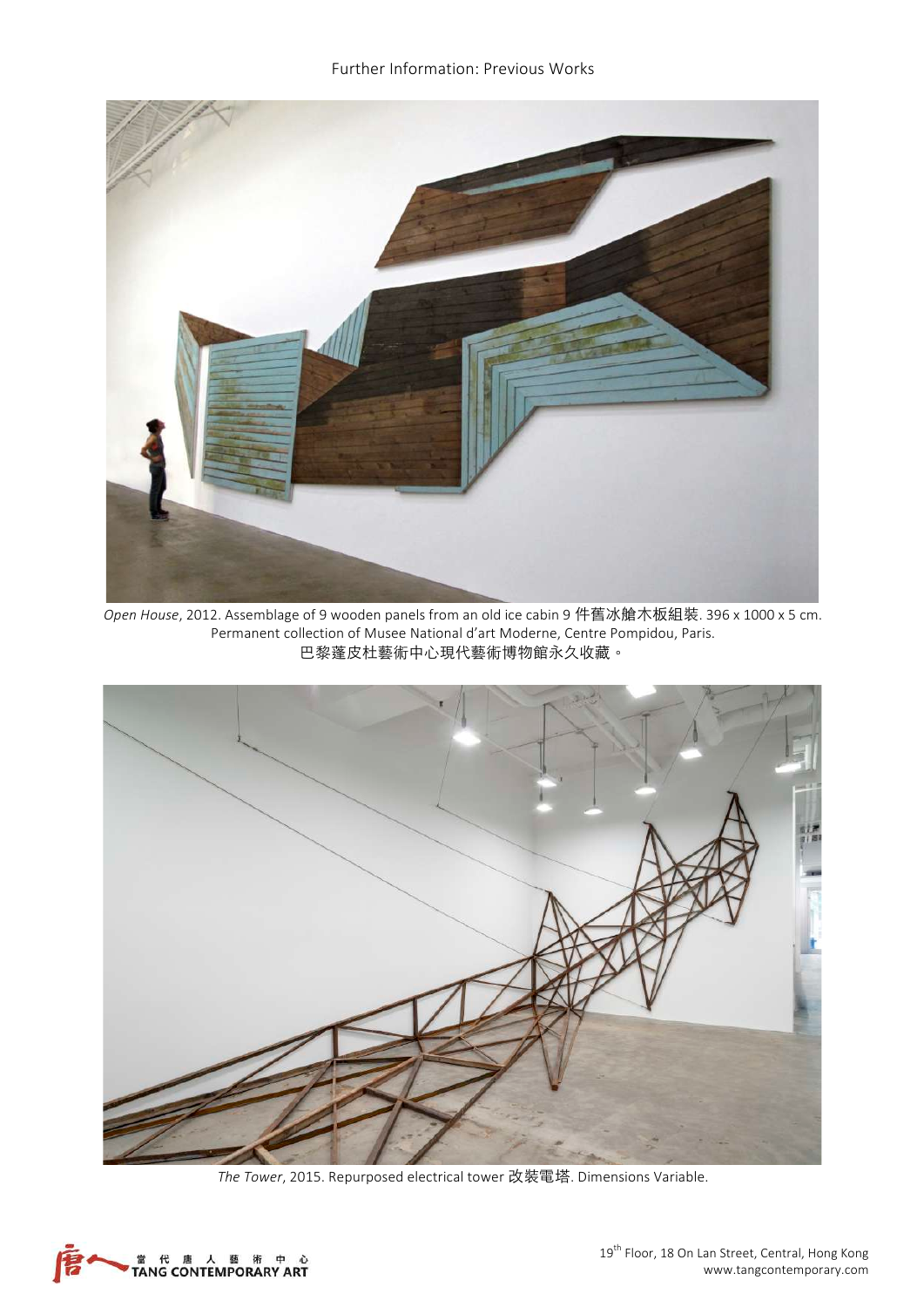# 裡面 Michael Zelehoski 個展

藝術家: Michael Zelehoski 邁克爾•查萊赫斯基 展覽時間:2017年5月24日至 6月24日 展覽地點:當代唐人藝術中心,香港中環安蘭街 18號 19樓 開幕時間: 2017年5月24日星期三,下午六時至八時

新聞稿︰請即發佈(香港2017年5月4日):

當代唐人藝術中心很榮幸宣布,將於五月推出美國藝術家邁克爾·查萊赫斯基首次香港個展"裡面"。參展的 八件綜合材料作品嘗試對日常的拾得物進行物理解構,再以工業材料加以精心重組,形成特殊的二維平面。

## "眼見即是構建"

### ——弗朗西斯·克里克

在人類的所有感官認知中,視覺認知佔了 80%。這是一種主動性的、選擇性的接受過程,與思想和概念的孕 育成型密不可分。視覺認知絕非被動接受,而是主動融入五光十色的外部世界,進而反觀紛繁複雜的內心世 界 。而邁克爾·查萊赫斯基的作品,就是通過二維扁平化的形式表現這種認知過程。他釋放了事物本有的形態 束縛,以藝術化的思維加以重塑,藉此挑戰我們對日常對象的習慣性認知,更挑戰我們對認知過程本身的理 解。

我們對視覺認知的挑戰性與復雜性知之甚少。我們不斷地調整視角和深度,以期在日益紛繁擁擠的視野中觀 察世界。但是,對日常之物的真實體察卻是非常困難的命題。而查萊赫斯基對拾得物的選擇、解構與重構, 為我們揭示出一條解決這個命題的方法。

在藝術家的匠心運用之下,平平無奇的生活之物在空間中得以分離整合併綻放異彩。材料表面斑駁滄桑的歲 月印跡,逐漸幻化成嶄新的生命,傳遞出微妙的美學意味。與此同時,觀者極力從藝術家營造的人為語境中 尋找對象實體的本來面目。但是,由於我們習以為常的空間法則早已被藝術家顛覆無遺,藉由思維進行的對 象重組無不以失敗告終。就像唐納德·賈德和其他極簡主義藝術家一樣,查萊赫斯基將物件與空間的關係提升 到了美學的層面,但是他的創作方式似乎反其道而行之:化除了物件的空間性和完整性,繞開了極簡主義的 「標準化創作」傾向,以更為直接的方式將冰冷的工業材料轉化為溫暖的故事,讓觀者在古舊斑駁、刀劈斧 鑿表面之下,感受這些對象鬱鬱勃發的藝術生機。

邁克爾·查萊赫斯基認為自己的創作側重於物質性(或物質性的缺乏)多於特定的概念或是加入敘事。物件是 明顯易懂的,它們不需要任何的意義。但在無聲無息的表面之下,敘事如同游絲一般沿著主觀思想慢慢牽連 到一起,隨著物體的舊有語境被滌蕩盡淨,嶄新的秩序感與和諧感開始揭示它們不為人知的美麗。

### 關於藝術家

邁克爾·查萊赫斯基, 1979 年生於美國, 現居紐約州比肯市。查萊赫斯基在巴德西蒙洛克學院獲副學士學位, 在智利聖地亞哥菲尼斯大學獲學士學位。在南美洲生活六年後返回美國,此後他將早期創作的雕塑作品拆解 並重構為二維的平面作品。曾參加眾多國內和國際藝術展。他的作品被全球私人和公共機構收藏,其中最著 名的當屬法國國立現代藝術美術館(位於蓬皮杜中心),該館在 2015 年春購入其 40 英尺的鉅作《打開的屋 子》( Open House)。 《紐約時報》旗下的《T Magazine》雜誌、《ARTnews》、《Hyperallergic》、《 Design Milk》和《World Sculpture News》等知名媒體都曾撰文介紹該藝術家並賞析其作品。